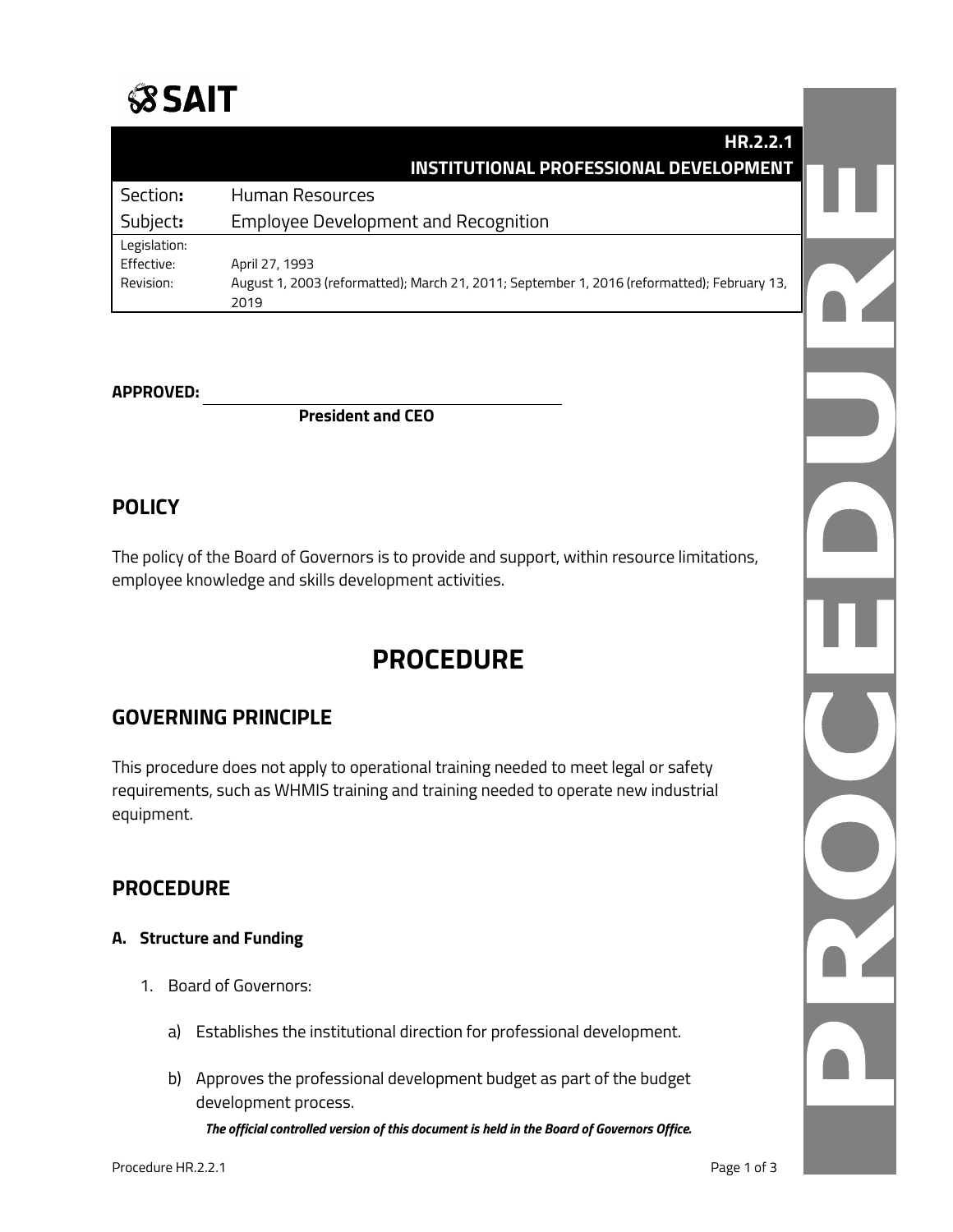

- 2. Executive Management Council:
	- a) Establishes administrative guidelines and procedures for professional development as part of the tactical planning process.
	- b) Ensures that division initiatives support the institutional direction through the planning process and by review in Executive Management Council meetings.
	- c) Allocates professional development funds through the budget process to:
		- i) School/department budgets;
		- ii) Faculty Professional Development Fund.
		- iii) Human Resources Development Fund.

#### **B. Fund Administration**

- 1. Schools/departments:
	- a) Employees meet with their supervisors to identify school/department needs related specifically to:
		- i) School/department initiatives.
		- ii) Program initiatives.

The school/department manager uses the information from this collaborative process and from other sources to develop the school/department professional development budget for presentation as part of the budget process.

- b) The school/department manager or designate administers approved funds, taking into consideration:
	- i) Degree of relevance to the currently assigned job, task or function with special emphasis on the knowledge or skills deemed essential for job performance which are identified through the performance planning process.
	- ii) Degree of relevance to reasonably predictable future job, task or function.

*The official controlled version of this document is held in the Board of Governors Office.*